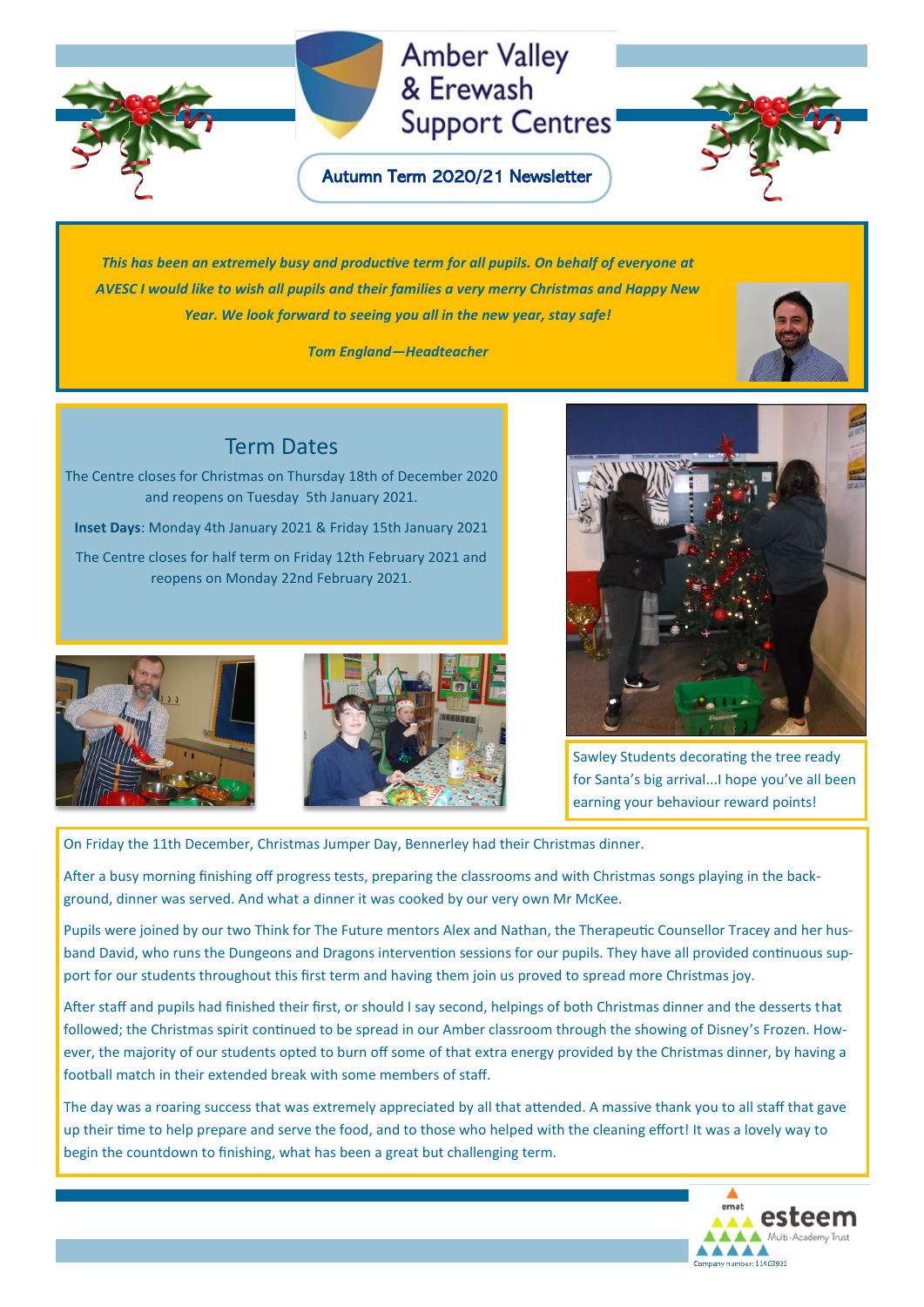





## SPREADING CHRISTMAS CHEER

This year Sawley students have spread some Christmas cheer by writing Christmas cards to all the residents at Alexandra Care Home in Long Eaton and Falcon House in Beeston.

## *Buildings update...*

Construction work has started at the Sawley site, as a new reception area is being built and should be ready for February.

KS4 Qualifications: So far this term the total number of KS4 qualifications is: 19. That's 10 Functional Skills Entry Level qualifications in English and 16 Functional Skills Entry Levels and 3 Functional Skills Level 1 qualifications in Maths. Well done!

During Anti-Bullying week the pupils at Kirk Hallam site explored if 'banter and teasing' on social media is bullying. The children across both Key Stages were very engaged in the topic and all had the opportunity to give their opinions and debate their views. A pupil in Key Stage 3 had the stark realisation that his behaviour at mainstream school was a result of being teased by his peers both on social media and in person. He concluded that this was bullying and wasn't ok.

Collectively pupils agreed that when the person who is being teased or being 'bantered' is not finding it funny then it should stop immediately.

Dylan, 13, 'I think it was a really good morning, it has made me realise that I should perhaps think before I send messages between my friendship groups.'

Frankie, 9, 'All teasing is wrong, especially if it is aimed at one person, it is not fair.'

> All this constant banter, it really fuels my anger. I just want to keep it light, but others make me want to fight. Jealousy is a bad emotion, it doesn't make devotion. It's nasty and cruel, and it's really not cool. All this violence, just makes silence. People need to stand tall, or this world will fall. I stand alone with no one near, my actions make me shed a tear. Sorry isn't enough to say, but I hope we can be friends one day.

> > Poem by Ryan, aged 13.